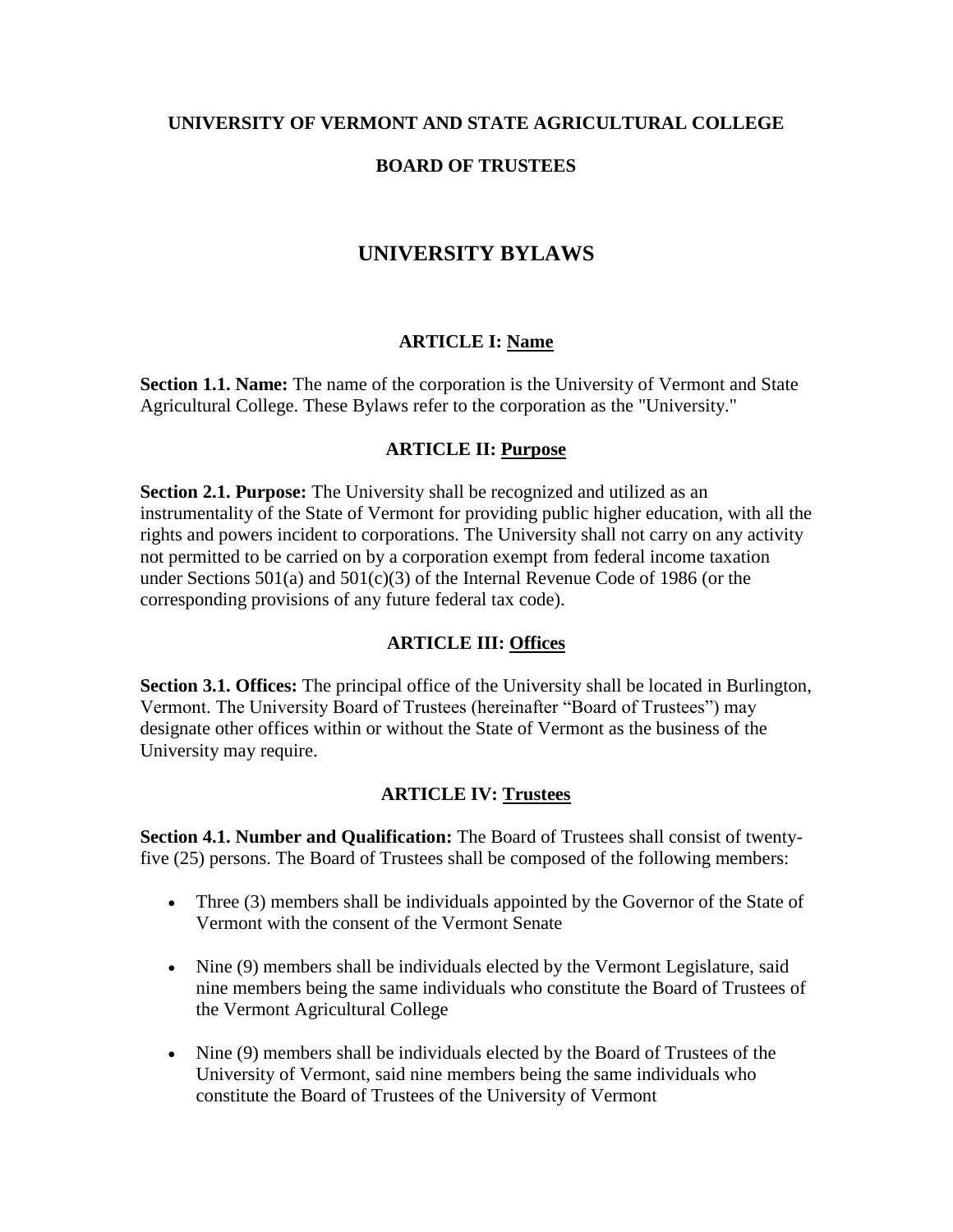- Two (2) members shall be full-time students enrolled at the University (each of whom must be at least 18 years old) elected by the Associated Directors for the Appointment of the University of Vermont and State Agricultural College Student Trustees, Inc.
- One (1) member shall be the Governor of the State of Vermont, by virtue of the office ("*ex officio*")
- One (1) member shall be the President of the University, *ex officio*

**Section 4.2. Manner of Appointment and Election:** The trustees shall be appointed or elected in the manner set forth in Section 4.1 of these Bylaws and in the Charter.

**Section 4.3. Term of Office:** The term of office of each trustee, other than the two student members and the *ex officio* members, shall be six (6) years and until his or her successor has been duly elected or appointed. The term of office of each student trustee shall be two (2) years. The *ex officio* trustees shall have a term of office lasting for such period as they serve in their respective offices. The term of office for each trustee other than the *ex officio* trustees shall begin on March 1 of the initial year of such term and expire on the last day of February in the final year of said term.

**Section 4.4. Duties and Powers:** The Board of Trustees shall have the entire management and control of the property and affairs of the University. All corporate powers shall be exercised by or under the authority of the Board of Trustees. The trustees may adopt such rules and regulations for the conduct of their meetings and the management of the University as they deem proper, not inconsistent with law or these Bylaws. These Bylaws and resolutions of the Board of Trustees shall take precedence over other documents and policies of the University.

**Section 4.5. Resignation:** Any trustee may resign his or her office at any time by delivering written notice of the resignation to the Chair of the Board, the President, or the Secretary of the Board. Unless the notice of resignation specifies a later effective date, the resignation shall take effect immediately.

**Section 4.6. Vacancies:** Any vacancy occurring in the Board of Trustees by death, resignation, or otherwise shall be promptly filled by the appointing authority. The trustee thus chosen shall hold office for the unexpired term of his or her predecessor and until the election and qualification of his or her successor.

**Section 4.7. Conflict of Interest Policy:** The Board of Trustees shall adopt a written conflict of interest policy, by resolution, which policy shall be reviewed periodically and revised as determined to be necessary or desirable.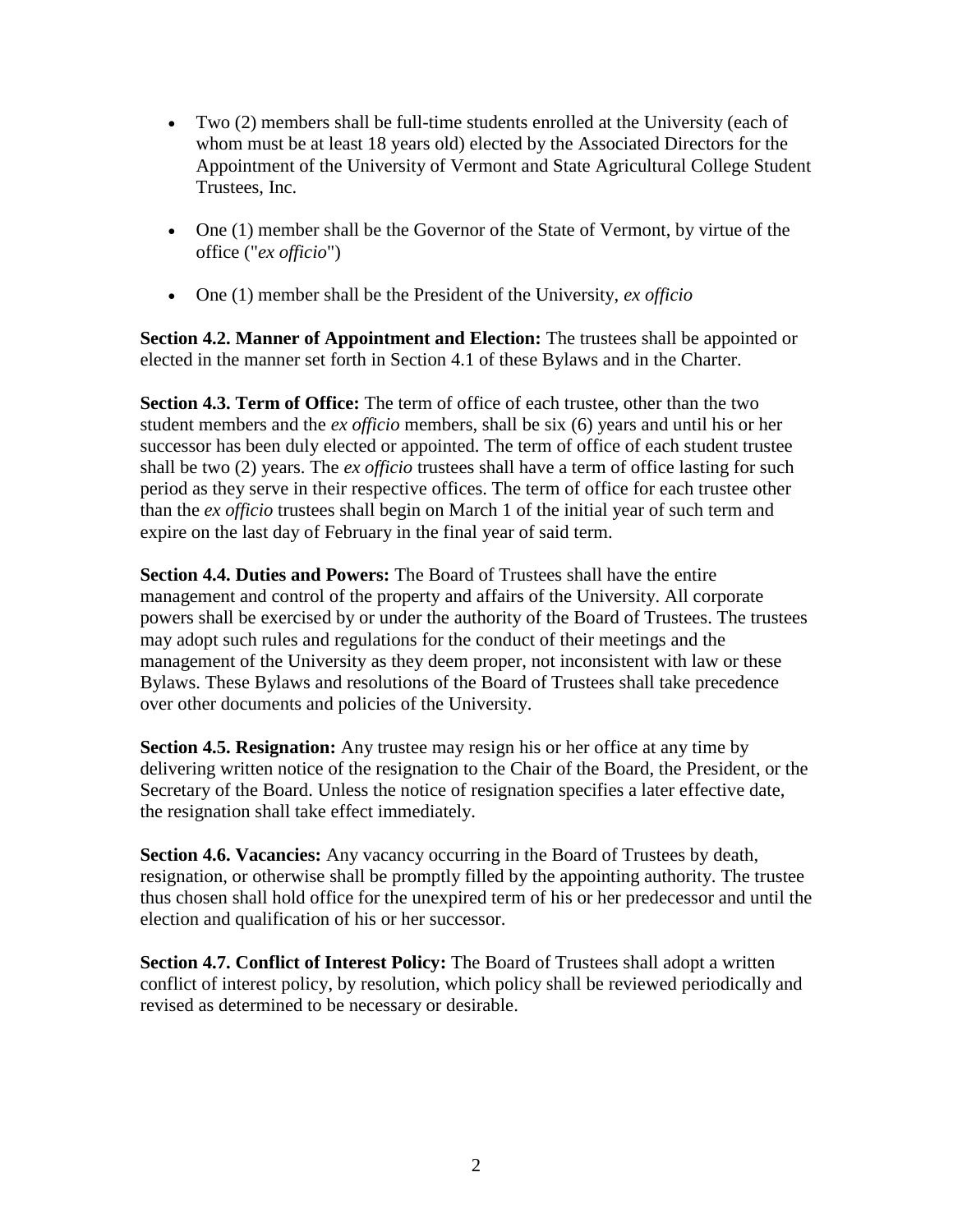### **ARTICLE V: Meetings of the Board of Trustees**

**Section 5.1. Notice of Meeting:** Notice of regular and special meetings of the Board of Trustees and its committees shall be given, and meetings shall be conducted, in accordance with the Vermont Nonprofit Corporation Act and the applicable state public access laws.

**Section 5.2. Waiver of Notice:** Whenever under the provisions of these Bylaws or of any statute any trustee is entitled to notice of any regular or special meeting, such meeting may be held without the giving of notice to trustees if every trustee entitled to notice waives the required notice in writing or by attendance at or participation in the meeting; provided, however, such waiver by trustees shall not affect the University's obligations, if any, to provide notice to persons other than trustees, including its obligations under state public access laws.

**Section 5.3. Meetings:** The regular meetings of the Board of Trustees shall include the annual meeting of the Board of Trustees shall be held in May of each year. The annual meeting shall be held in Burlington, Vermont or such other place as the Board of Trustees may approve from time to time. Other regular meetings of the Board of Trustees shall be held at such times and places as approved by the Board. Special meetings of the Board of Trustees may be called by the Chair of the Board of Trustees, the President, or at the request of any five members of the Board of Trustees.

**Section 5.4. Telephone Meetings:** Members of the Board of Trustees and members of any committee appointed by the Board of Trustees may participate in a meeting of the Board or such committee by any means of communication, including audio conference or conference telephone call, by which all persons participating in the meeting may simultaneously hear each other, and participation in a meeting in such manner shall constitute presence in person at the meeting.

**Section 5.5. Quorum; Vote Necessary for Action:** At any meeting of the Board of Trustees, the presence of a majority of the Board shall be necessary to constitute a quorum for the transaction of business. The act of a majority of the trustees present at a meeting at which a quorum is present shall be the act of the Board of Trustees, unless a greater vote is required by the Charter, these Bylaws, or by law. Should a quorum not be present, a lesser number may adjourn the meeting to some later time. At all meetings of the Board of Trustees, each trustee shall have one vote. Trustees are not entitled to vote by proxy.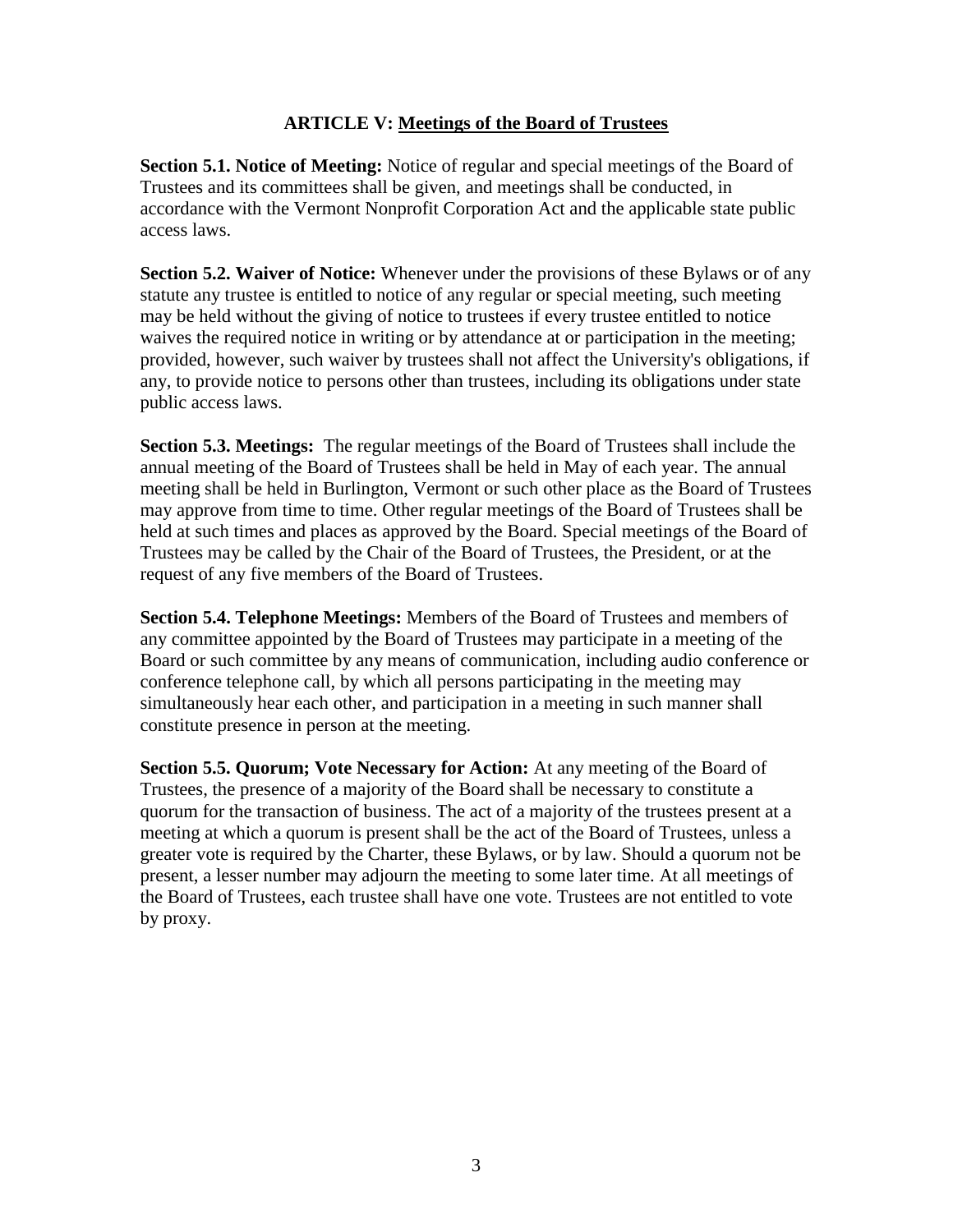#### **ARTICLE VI: Officers**

**Section 6.1. Officers and Qualifications:** The officers of the University shall be the Chair, Vice Chair, and Secretary of the Board of Trustees; the University President, Provost, and Treasurer; and such other officers as the Board of Trustees may determine. Any two or more offices may be held by the same person, except (a) the offices of President and Secretary and (b) the offices of President and Provost. The Chair Vice Chair, and Secretary of the Board of Trustees, and the President, shall be members of the Board of Trustees. No trustee may be initially elected Chair unless he or she has at least two years of his or her term as trustee remaining. The Provost shall be an individual nominated by the President.

**Section 6.2. Election:** All officers of the University other than the President and the Chair of the Board of Trustees shall be elected annually by the Board of Trustees at a regular meeting held in the month of February, or at such other time as is determined by the trustees. The Chair of the Board of Trustees shall be elected in a manner consistent with the Charter, at a special meeting to be scheduled soon after new Trustee terms begin on March 1. The President shall be elected at a regular or special meeting and said election shall be for an unspecified term.

**Section 6.3. Term of Office:** Except where a vacancy is being filled pursuant to the requirements of these Bylaws, all officers of the University shall take office effective March 1. All officers shall hold office until their successors have been duly elected and have qualified, or until removed from office in accordance with such procedures as may be adopted by the Board of Trustees from time to time.

**Section 6.4. Duties of Officers:** The duties and powers of the officers shall be as follows and as set by resolution of the Board of Trustees from time to time:

(a) **Chair of the Board.** The Chair of the Board shall preside at all meetings of the Board of Trustees. If the Chair is absent, the Vice Chair of the Board shall preside. In the absence of both, the Secretary shall preside for the election of a chair *pro tempore.*

(b) **President.** The President shall be the chief executive officer of the University and his or her duties shall be those that commonly pertain to the office of the president of a university. The President shall be the administrative head of the University and its constituent parts and he or she shall have the power to veto any act or resolution of any committee or other collective body within the University or its constituent parts except for the Board of Trustees and committees of said Board, subject to such procedures as the Board may adopt from time to time. The President shall cause to be called regular and special meetings of the Board of Trustees in accordance with the requirements of the Vermont Nonprofit Corporation Act, these Bylaws, and applicable state public access laws. The President shall prepare the agenda for meetings of the Board of Trustees and the Executive Committee in consultation with the Chair of the Board. The President shall have authority to sign and execute all contracts in the name of the University and all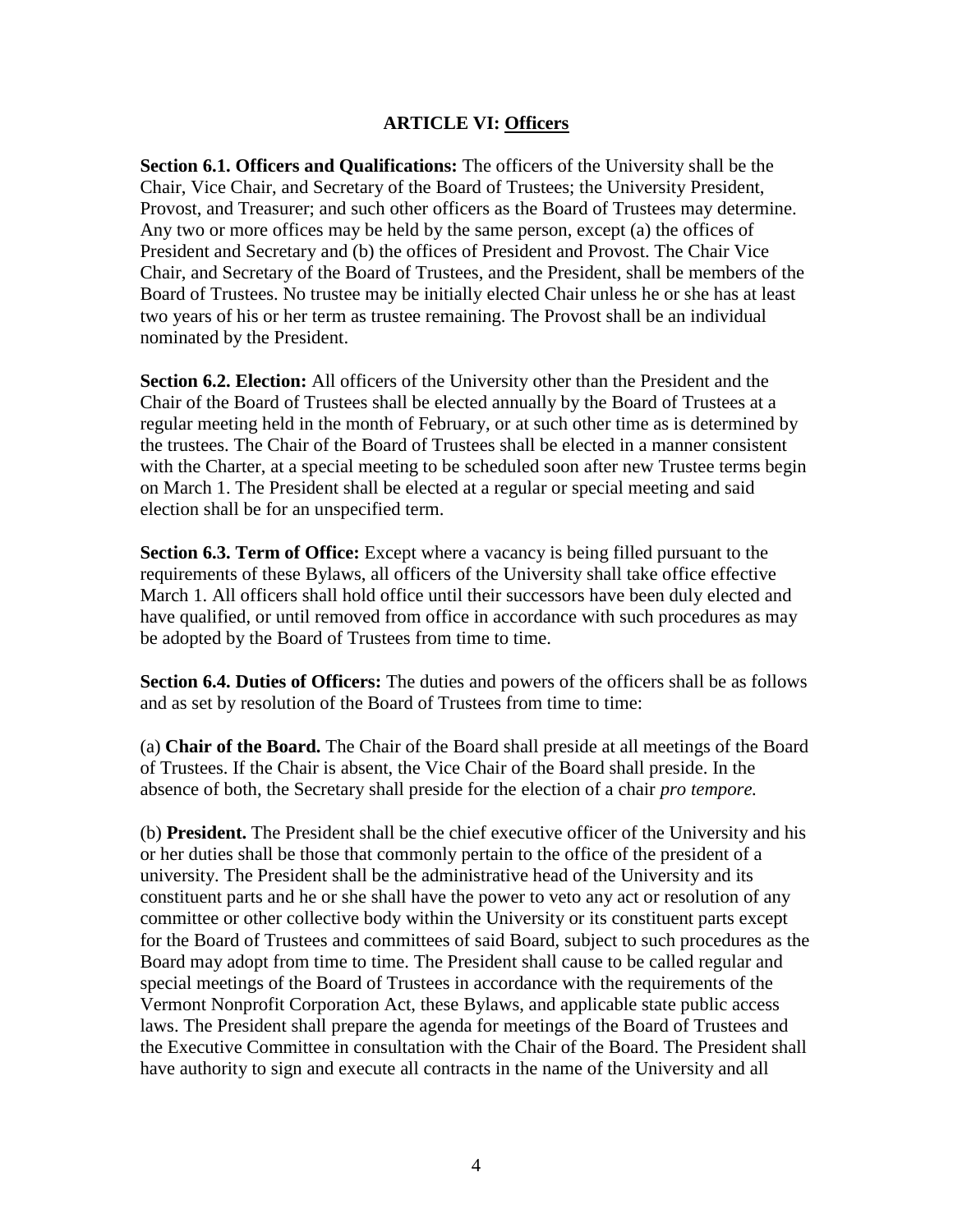notes, drafts, or other orders for the payment of money, unless restricted in any specific instance by resolution of the Board of Trustees.

(c) **Treasurer.** The Treasurer shall be responsible for the receipt and investment of funds. The Treasurer shall also be responsible for the management of cash and securities. The Treasurer shall ensure that all trustees receive financial statements from the University, including comparisons of revenues and expenditures with the budget of the University. The Treasurer shall have such other responsibilities as may be assigned to him or her by the President or the Board of Trustees from time to time.

(d) **Secretary.** The Secretary shall record all votes and proceedings of the Board of Trustees or any committee thereof, unless the Board later delegates such duties to another person. The Secretary shall be custodian of the records and seal of the University and shall authenticate records of the University when required, unless the Board later delegates such duties to another person. The Secretary shall cause the University to maintain an office in Burlington, Vermont where the corporate records of the University shall be kept, and the Secretary shall procure and file in said office certified copies of all papers required by law to be filed with the Secretary of State. The Secretary shall cause the University to make records and documents available to the public in accordance with the applicable requirements of state public access laws. The Secretary shall perform the duties incident to the office of the Secretary as specifically delegated from time to time by the Board of Trustees and as may be required by the laws of the State of Vermont.

(e) **Provost.** The Provost shall be responsible for academic and administrative duties assigned by the President. During the absence or incapacity of the President, or in the case of the death or resignation of the President, the Provost shall assume the administrative duties of the President until such time as the Board of Trustees shall, by resolution, determine who shall exercise said duties or until the vacancy in the office of the President shall have been filled. When so acting, the Provost shall have all the powers and shall be subject to all the responsibilities of the office of the President and shall perform such duties and functions as the Board of Trustees may prescribe.

(f) **Other Officers.** Other officers shall perform such duties and such powers as may be assigned to them by the Board of Trustees.

**Section 6.5. Vacancies:** All vacancies in any office shall be filled by the Board of Trustees, either at a regular meeting or at a meeting specifically called for that purpose.

### **ARTICLE VII: Committees**

**Section 7.1. Standing Committees:** The standing committees of the Board of Trustees shall be: Executive Committee, Board Governance Committee, Audit Committee, Budget, Finance & Investment Committee, Educational Policy & Institutional Resources Committee and such other standing committees as may be established by the Board of Trustees from time to time. Any committees, including standing committees, that include non-trustees shall be advisory in nature and shall not have the right to exercise the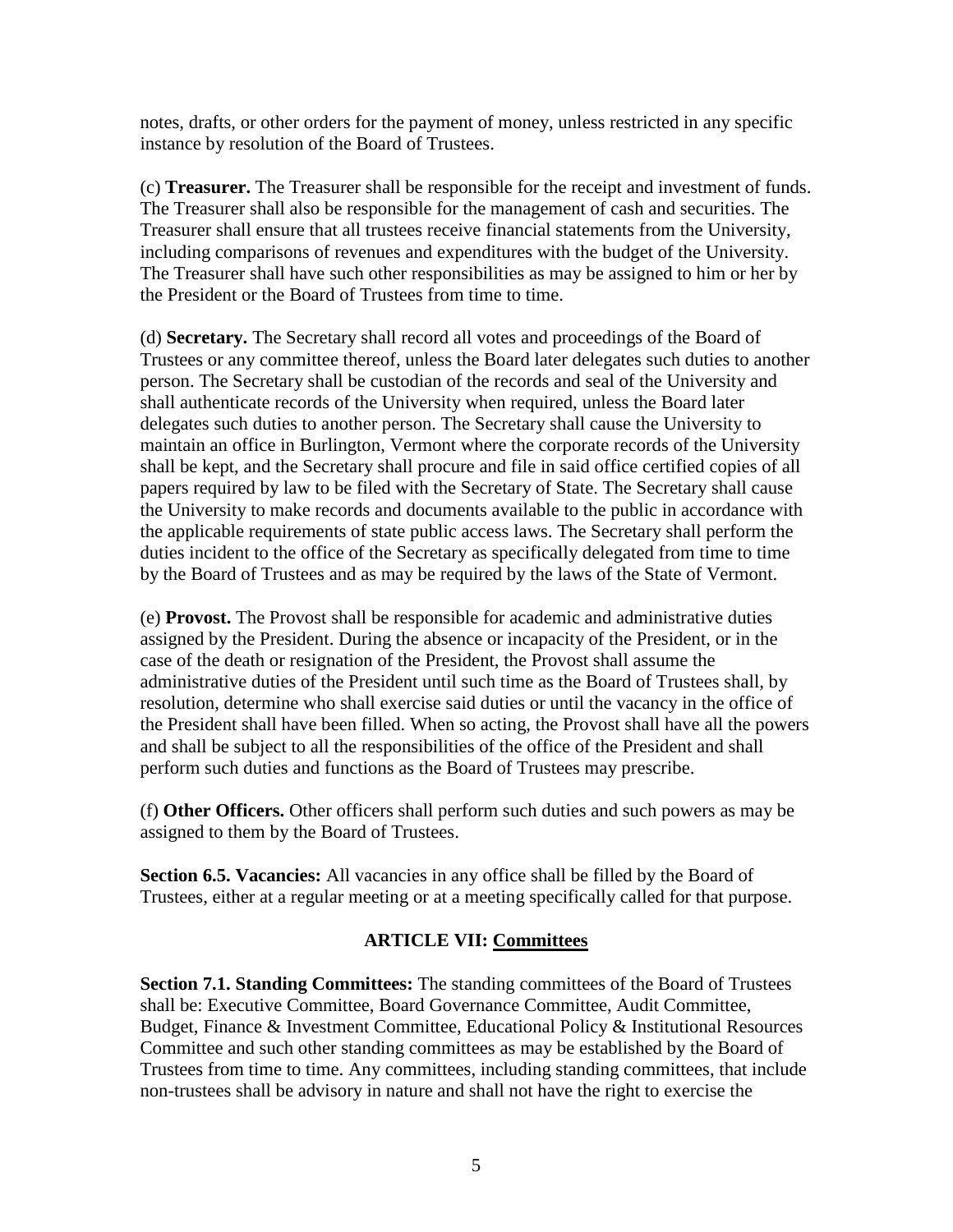authority of the Board of Trustees. The President of the University shall be an *ex officio* member of all committees except for the Audit Committee. The chair of each committee other than the Executive Committee shall prepare the agenda for meetings of the committees. The President shall prepare the agenda for meetings of the Executive Committee in consultation with the Chair of the Board.

**Section 7.2. Composition and Duties of Standing Committees:** The standing committees shall be comprised of such members as may be determined by resolution of the Board of Trustees from time to time. Appointment of members to each standing committee must be approved by a majority of all trustees in office when the action is taken. Standing committees other than the Executive Committee shall have such duties as may be determined by resolution of the Board of Trustees from time to time.

**Section 7.3. Duties of the Executive Committee:** During the intervals between meetings of the Board of Trustees, the Executive Committee shall have all the powers of the Board of Trustees in management of the property and affairs of the University and may exercise the authority of the Board of Trustees except as may otherwise be provided by law. In addition to its authority to take action on matters that cannot or should not be deferred to the next scheduled meeting of the Board of Trustees, the Executive Committee shall oversee the work of committees of the Board of Trustees, University planning processes, and the responsibility of the Board of Trustees to support the President and to assess his or her performance.

**Section 7.4. Ad hoc Committees:** The Board of Trustees may create ad hoc committees and appoint members to them from time to time. The creation of such committees and appointment of members must be approved by a majority of all the trustees in office when the action is taken. Each committee shall have at least two persons who are members of the Board of Trustees. If a committee includes non-trustees, the committee shall be advisory in nature and shall not have the right to exercise the authority of the Board of Trustees. The President of the University shall be an *ex officio* member of all ad hoc committees.

**Section 7.5. Liaisons and Representatives on Committees:** The President shall designate one or more members of his or her administrative staff as liaison officer to each standing and ad hoc committee and specify their duties. The Faculty Senate, the Student Government Association, the Graduate Student Senate, the UVM Foundation, and the Staff Council may respectively designate up to two representatives to the Budget, Finance & Investment and Educational Policy & Institutional Resources Committee and one representative to the Audit Committee. The representatives may attend meetings of the committees and participate in discussions but shall not have any voting rights.

**Section 7.6. Meetings, Notices, Quorum:** The provisions set forth in Sections 5.1, 5.2, 5.4, and 5.5 of these Bylaws shall also apply to meetings of committees of the Board of Trustees.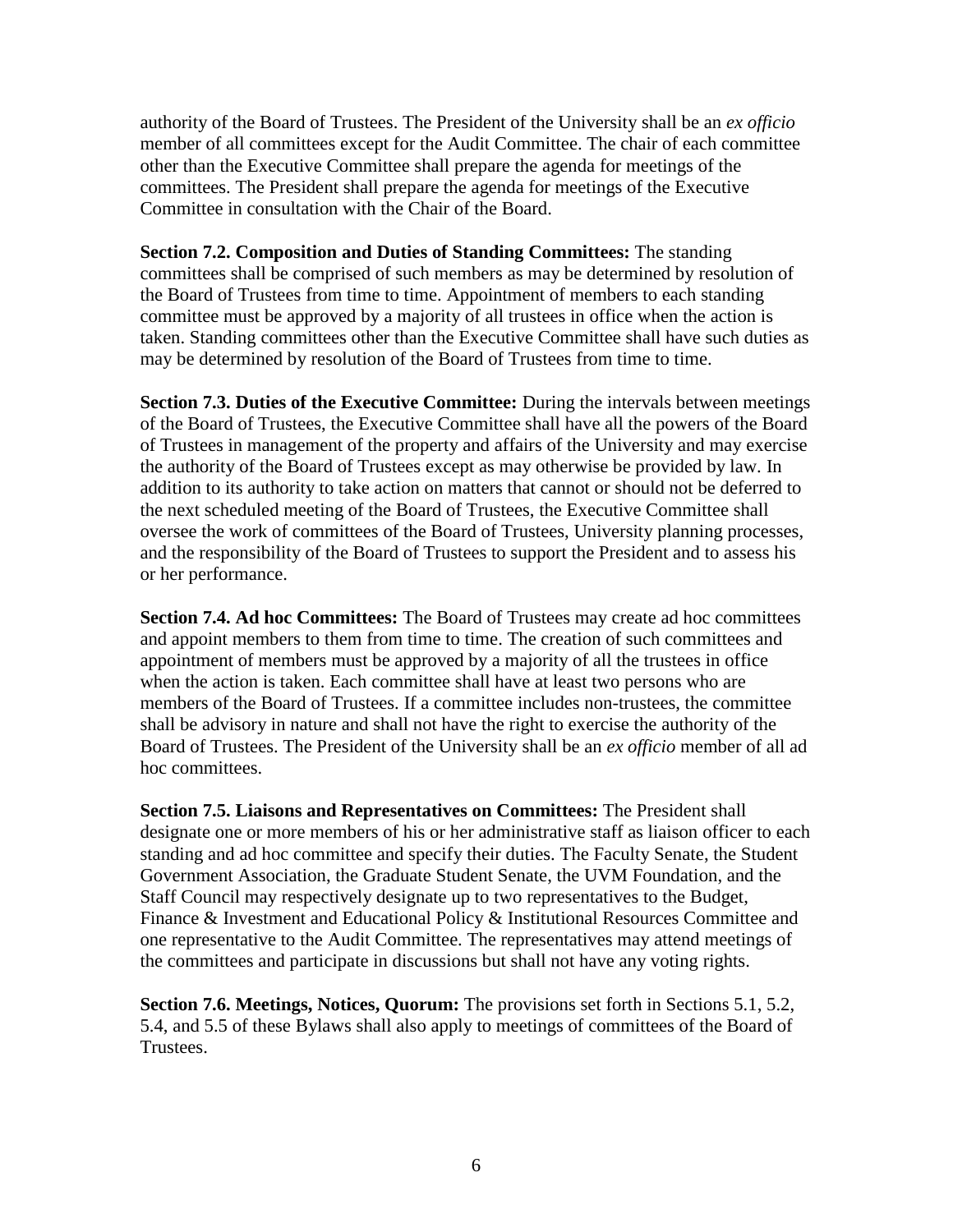**Section 7.7. Vacancies:** Any vacancy occurring on a committee by death, resignation, or otherwise may be filled by the Board of Trustees. Such appointments to fill vacancies must be approved by a majority of all the trustees in office when the action is taken.

# **ARTICLE VIII: Fiscal Year**

**Section 8.1. Fiscal Year:** The fiscal year of the University shall begin on the 1st day of July in each year and end on the 30th day of June in each year or such other dates as the Board of Trustees may determine from time to time by resolution.

## **ARTICLE IX: Indemnification**

**Section 9.1. Mandatory Indemnification:** The University shall indemnify any individual who is or was a trustee or officer of the University to the extent that such indemnification is required under the Vermont Nonprofit Corporation Act.

**Section 9.2. Discretionary Indemnification:** The University may indemnify a trustee, officer, employee, or agent of the University to the extent permitted by the Vermont Nonprofit Corporation Act. The determination as to whether the University will consider providing discretionary indemnification shall be made by resolution of the Board of Trustees, provided that the determination as to whether an individual has met the standard of conduct necessary to entitle him or her to be indemnified shall be made in the manner specified by the Vermont Nonprofit Corporation Act.

**Section 9.3. Advance for Expenses:** The University may pay for or reimburse the reasonable expenses incurred by a trustee, officer, employee, or agent of the University in advance of the final disposition of the proceeding in accordance with the Vermont Nonprofit Corporation Act.

**Section 9.4. Insurance:** Nothing herein shall affect the University's right to purchase and maintain insurance on behalf of an individual who is or was a trustee, officer, employee, or agent of the University. No individual for whom indemnification is intended hereunder shall be indemnified for any expenses or liability for which coverage is provided and reimbursement is paid under an insurance policy.

# **ARTICLE X: Amendments**

**Section 10.1. Amendments:** The Bylaws may be amended by an affirmative vote of a majority of all of the members of the Board of Trustees. The Bylaws may be amended at any meeting of the trustees, provided that the notice of the meeting at which proposed amendments to the Bylaws are to be considered must state that the purpose, or one of the purposes, of the meeting is to consider proposed amendment to the Bylaws. The notice must also contain or be accompanied by a copy or summary of the amendment.